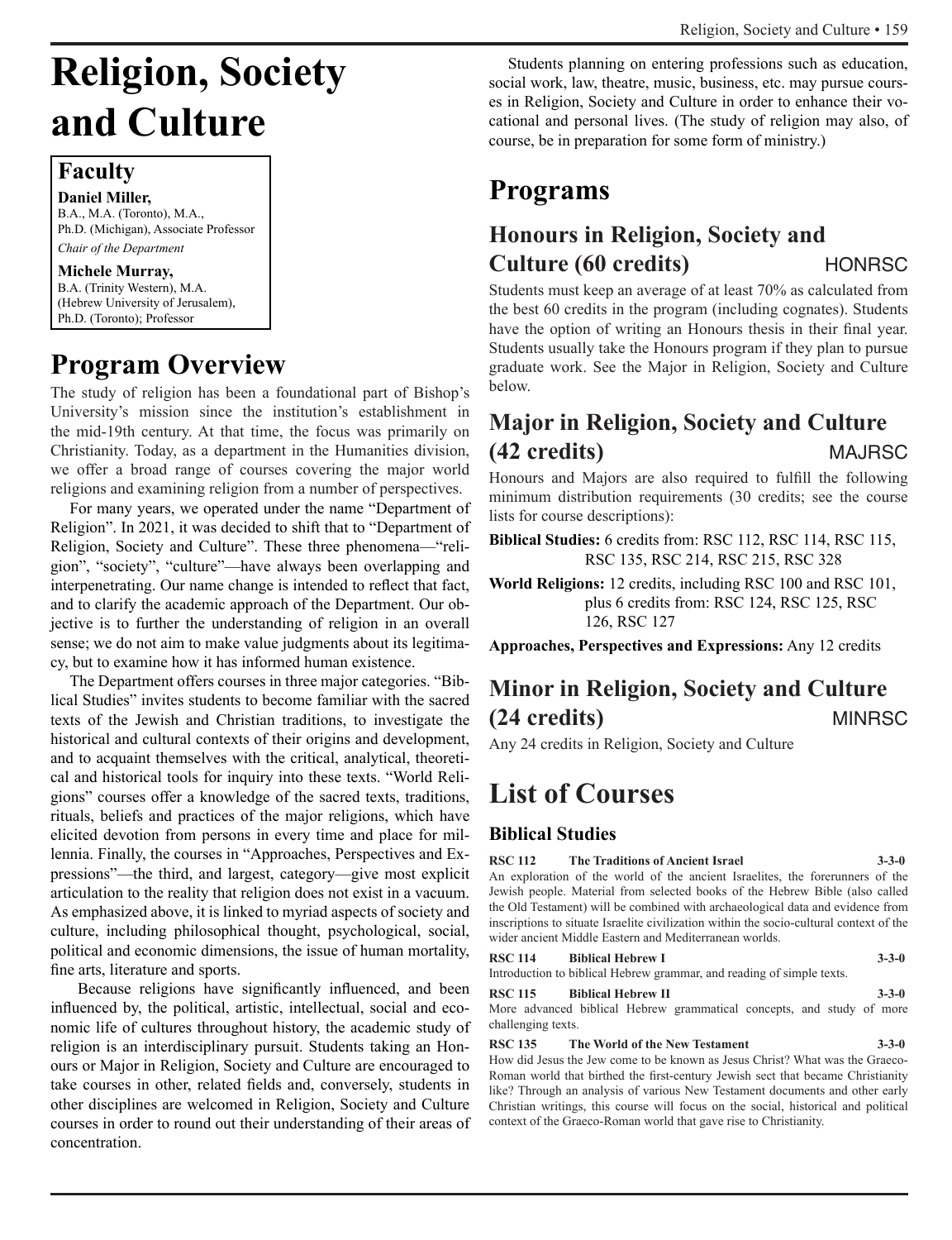### **RSC 214 Israelite Mythology and Cultic Practice 3-3-0**

An examination of mythology and cultic practices within Israelite society, as reflected in the Hebrew Bible (Old Testament). Extra-biblical texts and archaeological evidence will be used to contextualize the biblical material. Topics include: the origins of the Israelite deity Yahweh; monotheism and polytheism; goddess worship; child sacrifice.

### **RSC 215 Fake News? History vs. Legend in the Narrative of Early Biblical Israel 3-3-0**

An examination of historical accounts concerning the Israelites in the Hebrew Bible (Old Testament), with a view to assessing their historical authenticity. Extrabiblical texts and archaeological evidence will be used to contextualize the biblical material and to evaluate its claims. Topics include: the Patriarchs (Abraham, Isaac and Jacob); Joseph in Egypt; the Exodus; the Israelite settlement in Canaan; the supposed "United Monarchy" under David and Solomon; David and Goliath.

### **RSC 247 Study Tour of Biblical Israel 6-3-0**

This six-credit course explores the historical, archaeological and cultural contexts of the origin and development of the Jewish and Christian traditions. After preliminary lectures on campus, students will spend 10-12 days travelling in Israel and visiting the major archaeological sites pertinent to Judaism (and its precursor ancient Israelite religion) and Christianity.

### **RSC 311 Advanced Study in Biblical Texts 3-3-0**

This course closely examines selected biblical texts with special reference to context and (re)interpretation.

### **RSC 328 Christian Origins 3-3-0**

This course explores a variety of early Christian and Jewish texts to understand the existence of different Christianities in the first four centuries of the Common Era and the complex relationship between Jews and Christians within the broader historical context of the Roman Empire. Possible topics to be discussed include: How did Christianity become its own religion, separate from Judaism? What did Christians believe about Jesus and about their own identity in the formative period of Christianity? What social and cultural forces forged the earliest images of Jesus? *Prerequisite: RSC 135 or permission of the instructor*

### **World Religions**

### **RSC 100 Western Religions 3-3-0**

An introduction to Western religious traditions (Zoroastrianism, Judaism, Christianity and Islam). In addition to addressing the historical evolution, religious practices, writings, fundamental concepts, beliefs and cultural expressions of each of these traditions, the course will also consider methodological issues pertaining to the study of religion as an academic discipline.

### **RSC 101 Eastern Religions 3-3-0**

An introduction to Eastern religious traditions (Hinduism, Buddhism, Jainism, Sikhism and Shinto). In addition to addressing the historical evolution, religious practices, writings, fundamental concepts, beliefs and cultural expressions of each of these traditions, the course will also consider methodological issues pertaining to the study of religion as an academic discipline.

## **RSC 120 /**

### **CLA 112 Ancient Greek Mythology 3-3-0**

The origin and development of Greek mythology, and the importance of myths in understanding ancient literature and religion: theories of myth, cult and ritual, mystery religions, the epic tradition. Greek sources are read in translation.

### **RSC 124 Hinduism: The Many Faces of the Divine 3-3-0**

A study of Hinduism in its infinite variety from earliest times to the present. Topics include: the Indus Valley Civilization; early Vedic religion, its myths and gods; the Upanishads; Brahmanism; the Ramayana and the Mahabharata; the caste system; Vaishnavism, Saivism and goddess worship.

### **RSC 125 Buddhism: The Middle Way 3-3-0**

The origins of Buddhism in its native India and its spread throughout many countries of the East. Topics include: the relationship of Buddhism to Hinduism and Jainism; the development of the monastic order, principal teachings and practices; meditation; ritual; study of major writings and modern developments.

### **RSC 126 Judaism: A Covenant with God 3-3-0**

An introduction to the history, literature, ideas and practices of Judaism from its biblical origins to the present. Topics include: the major festivals and High Holidays; Torah and Talmud, mitzvah and midrash; philosophers of Judaism; Kabbalah and the mystical tradition; temples and synagogues; Rabbinic Judaism; Orthodox, Conservative and Reform; dietary and religious practices; women and the rabbinate; rites of passage; the Holocaust; the modern state of Israel and messianism.

### **RSC 127 Islam: Submission to Allah 3-3-0**

The history, literature, ideas and practices of Islam from its origins to the present. Topics include: pre-Islamic Arabia; the life, example and practices of the Prophet Muhammad; the Qur'an; the caliphate and the ummah; sunnah and Hadith; the Five Pillars and worship; shari'ah; Sufism and the mystical tradition; Sunni and Shiite; women in Islam; art and architecture in Islam; Islam and modernity.

### **RSC 205 Indigenous Religious Traditions 3-3-0**

This course will examine the kinds of religious experiences found among the indigenous peoples of the Americas, with a particular emphasis on the traditions of Canada's First Nations (for example, Cree, Iroquois, Mohawk) and Inuit. Beyond the Canadian landscape, possible topics will include the religious traditions of the Inca, Aztec, Maya and Lakota.

### **RSC 238 /**

**CLA 238 Greece: Land of the Gods 6-3-0**

This six-credit course examines the sacred art and architecture of ancient Greece from Mycenae to Byzantium on site in Greece. Offered in the Spring semester. After preliminary lectures on campus students will spend two weeks traveling to the major sacred sites of mainland Greece. Travel plans must be finalized by the middle of January prior to departure in May. Contact the Classics department for information.

*American students on U.S. Federal aid cannot enrol in this course for credit. Open to first-year students. Instructor's permission required.*

### **RSC 280 /**

### **CLA 280 Roman Religion 3-3-0**

This course examines the religion of the ancient Roman people, following the traditions and changes from the 8th century BCE to the Imperial period. Roman religion was very different from the monotheistic religions with which many of us are familiar today, but it was also significantly different from the mythology of the ancient Greeks, despite the Romans' willingness to absorb and adapt the Greek myths. Topics to be studied in this course will include the Roman concept of divinity, beliefs about the dead, religious and cult ritual, senatorial and imperial control of religion, emperor worship, divination and prophesy, festivals, and Roman responses to the introduction of foreign religions.

### **Approaches, Perspectives and Expressions**

### **RSC 148 Psychology of Religion 3-3-0**

An introduction to major theoretical approaches to the psychological understanding of religion: pragmatism (William James), Psychoanalysis (Sigmund Freud, Carl Jung, Erik Erikson) and Humanism (Gordon Allport, Abraham Maslow).

### **RSC 149 Sociology of Religion 3-3-0**

An introduction to the understanding of religion as a social phenomenon: a discussion of the views of Ludwig Feuerbach, Karl Marx, Emile Durkheim, Max Weber, Peter Berger and Robert Bellah.

### **RSC 200 Politics and Religion 3-3-0**

This course examines the intersection between extremist religious beliefs and political power, predominantly but not exclusively those cases in which violence and serious conflict have arisen. Topics include: radical Zionist settlers in the West Bank; the triumph of Islamic theocracy in Iran; conservative Christian evangelicals in the United States; radical Islamist groups (e.g., ISIS, Al Qaeda and the Taliban). **RSC 203 /** 

### **CLA 206 Early Christian Art and Architecture 3-3-0**

This course examines the ways in which the Christians adapted elements from Greek, Roman and Near Eastern art and architecture to their religious beliefs and requirements and also studies the development of this new Christian art in the Byzantine Empire. Major topics include: Catacomb art, early Christian and Byzantine architecture, mosaic and painting, manuscript illuminations, textiles and the minor arts.

### **RSC 204 /**

### **COMPRETE IN 2018 Women in Religion** 3-3-0

An investigation of the religious lives of early pagan, Jewish and Christian women in the context of the Graeco-Roman world. Literary and epigraphical sources from the fourth century BCE to the third century CE are analyzed in order to determine women's roles, rites and practices, with special attention to constructions of gender in the Graeco-Roman world.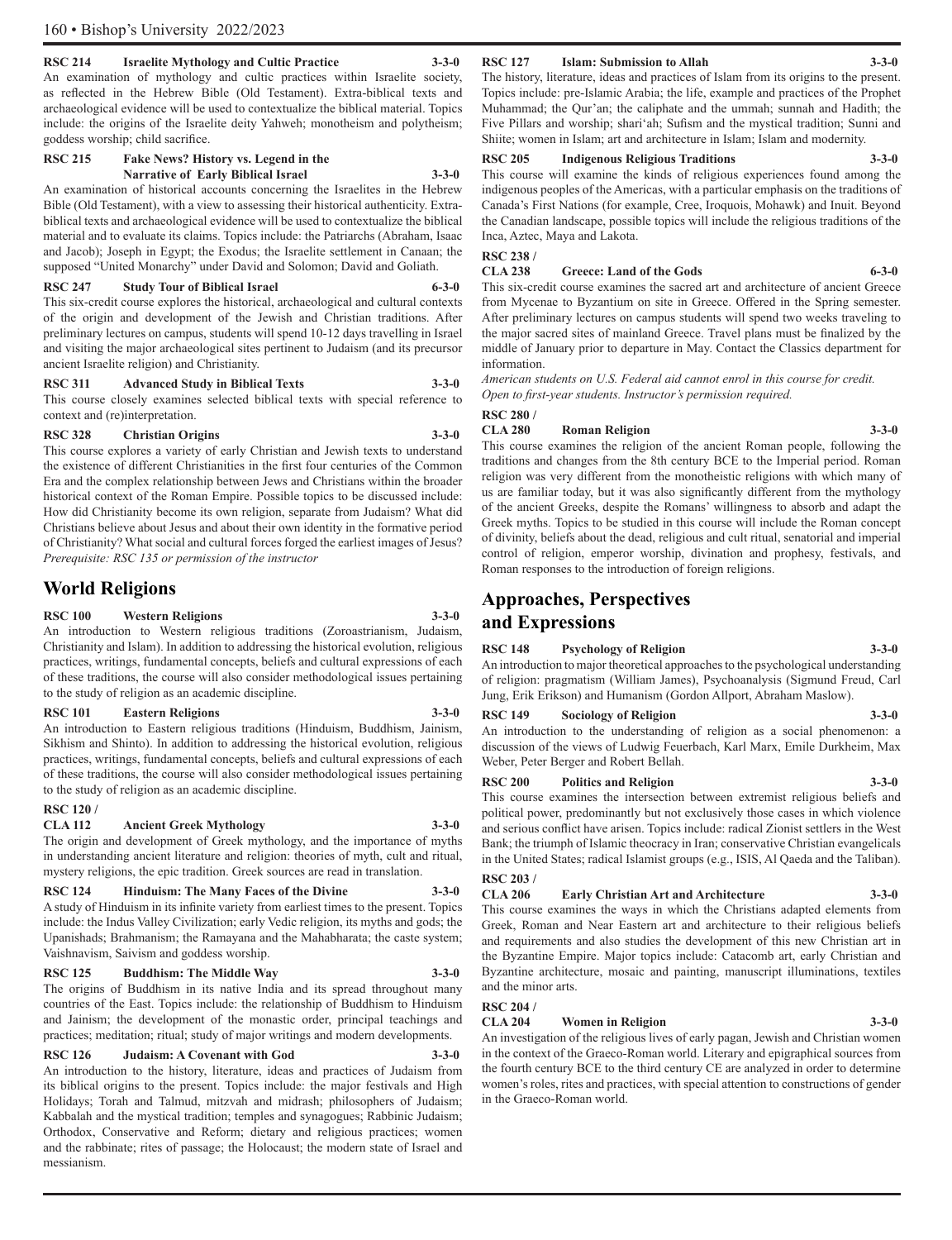### **RSC 206 Apocalypse 3-3-0**

It's the End of the World as We Know It… Whereas cosmic time in Eastern religious traditions is generally seen as cyclical, with recurring phases of creation and destruction, in Western-based religions such as Judaism, Christianity and Islam it is viewed as linear, with a single creation and a final destruction of this present world – the apocalypse. This course will look at the sacred texts that underpin apocalyptic concepts in established Western religions (e.g., the biblical books of Daniel and Revelation), and examine how apocalyptic beliefs have been given expression in these traditions. Consideration will also be given to End Time beliefs in more recent "apocalyptic" movements (e.g., Heaven's Gate and the Branch Davidians).

### **RSC 207 Sex and Religion 3-3-0**

This course provides an overview of topics in which issues of sex and sexuality intersect with particular Eastern and Western religious traditions. The course is selective rather than comprehensive. Topics that could be covered include: menstruation and early sexuality; heterosexuality; contraception; homosexuality; same-sex marriage; celibacy; asexuality; sex and the sacred. Attitudes, traditions and regulations pertaining to these topics will be explored from various religious perspectives through readings and films.

### **RSC 208 /**

### **LIB 216 The Divine and Ultimate Concern 3-3-0**

The divine is that about which we are "ultimately concerned"—so said theologian Paul Tillich of Union Seminary in New York. Is this just a last-ditch attempt to salvage faith and spirituality in the midst of charges that religion is, at best, an "opiate of the masses" (Marx) and, at worst, "patently infantile" (Freud)? Or again, is the role of religion being taken over by its longtime sister in spirit—art? This course will explore the troubled and passionate place of religious experience and the aesthetic in Western civilization.

### **RSC 209 Sports and Religion 3-3-0**

This course examines the intersection between sports and religious mentality and expression. Topics will include the rituals associated with athletics, supposed sports curses, prayer in sports, the possible transcendent experience of the athlete ("flow") and the euphoria of fandom ("collective effervescence").

### **RSC 232 Philosophy of Religion 3-3-0**

The subject matter of this course consists of philosophical arguments for the existence of God. Lectures and discussions will be based on original texts (in translation): Thomas Aquinas's five proofs and the ontological argument in its classical (Anselm) and modern formulations. The modern and much debated argument from design will also be discussed. The class will also learn the standard critiques of those arguments by David Hume, Immanuel Kant and others. If time allows, this will be followed by an analysis of the problem of evil as counting against belief in the existence of God.

### **RSC 234 /**

### **POL 236 Introduction to Middle Eastern Politics 3-3-0**

The course will focus on the forces that have shaped current Middle Eastern politics: particularly the growing influence of Islam and Islamic fundamentalism on political life and thought; the enduring legacies of westernization, colonialism and secular nationalism; and the Arab-Israeli conflict. Arriving at an understanding of Middle Eastern politics in this course will also entail study of the challenges modernizing states, parties and leaders are confronting today, and the profound impact of Western interests and policies on the region.

### **RSC 236 /**

**CLA 236 Death and Dying in the Ancient World 3-3-0** This course explores the myths, rituals and beliefs associated with death and dying in antiquity. Topics include: myths associated with the afterlife; books of the dead; magic and death rituals; understandings of heaven and hell; final judgment. *Prerequisite: RSC 100 or RSC 101 or permission of the instructor*

### **RSC 237 Film and Religion 3-3-0**

This course employs film to study religion, and religion to study film. Different genres of film will be used to explore various issues, dimensions and expressions of religion, while images, metaphors and teachings found in religion will be employed to illuminate the material portrayed in film.

### **RSC 248 Death and Dying in the Modern World 3-3-0**

This course explores the myths, rituals and beliefs associated with death and dying in the modern world. Topics include how death and dying are dealt with by contemporary cultures and societies, in particular within the contexts of various religious traditions.

### **RSC 302 Of Latter-day Saints and Modern-day Prophets:**

**New Religious Movements 3-3-0**

In the past two centuries, a number of new religious groups claiming a significant number of adherents have emerged, joining long-established religions such as Judaism, Christianity, Islam, Hinduism and Buddhism in the global religious tapestry. Some of these groups are recognizably offshoots of much older religious traditions while others are entirely new entities, with only a tangential connection to what has gone before. This course will examine the roots and development of some of these groups, which scholars have generally called "New Religious Movements" (NRMs). Possible movements studied will include: The Church of Jesus Christ of Latter-day Saints (i.e., Mormonism), the International Society for Krishna Consciousness (i.e., the Hare Krishnas), Scientology, Bahá'í, Jehovah's Witnesses, Christian Science and the Raëlian Movement.

**RSC 303 /**

### **On the Road Again: Pilgrimage in Theory and Practice 3-3-0**

This course will examine pilgrimage as embodied experience, with a special focus on contemporary pilgrimage. Cross-cultural approaches and historical context will be key to understanding the current fascination with walking as transformative practice. Theories of identity, community, and belonging will also be discussed. Students will have an opportunity to participate in a short pilgrimage.

### **RSC 310 The Religious Right in the United States: From Moral Majority to FOX NEWS 3-3-0**

In the early 20th century, in response to the Enlightenment and growing challenges to literalist biblical claims, a conservative movement emerged among American Protestants. For the next several decades, this movement waxed and waned until it found a standard-bearer, the Rev. Jerry Falwell, in the late 1970s. Falwell fronted an organization called "The Moral Majority" and those supporting it became known as the Religious Right. Today, the Religious Right continues to be a significant part of the American cultural and political landscape, with its viewpoint disseminated by FOX NEWS, among other media. This course will examine the theological underpinnings of the Religious Right; the social, political and religious context in which it emerged and has developed; the effect it has exerted on politics in the United States; and its prospects for the future in a country divided by the "culture wars" that began there in the 1990s.

### **RSC 332 /**

### **CLA 332 Magic and Divination in the Ancient Near East 3-3-0**

Since the 19th century, magic and divination have been subjects of great scholarly interest. This course will examine how these phenomena were manifested in the region of what is today called the Middle East. We will also look at the supposed polemic against magic and divination in the Hebrew Bible (Old Testament), where calling someone a magician or diviner was a strategy for social control and definition, serving as an element in the construction of views about legitimate and illegitimate religious authority.

### **RSC 335 /**

### **CLA 335 Sacred Space in the Ancient World 3-3-0**

How did the ancients experience their surroundings? How did their conceptions of space and place affect their relationships with their deities, their ancestors, and each other? From lofty temples to humble shrines, scared mountains to grottoes, we will explore the intimate connection between sacred places and the development of ancient identity. Archaeological and literary data, as well as modern theories of space and place, will be examined.

*Prerequisites: at least two Classics courses or permission of the instructor*

### **RSC 350 /**

**CLA 350 The Goddess: History, Cult and Myth 3-3-0** From Diana's bow to Athena's shield, from the fearsome wail of the Erinyes to the dulcet tones of the Muses, the sacred feminine in all its manifestations has fueled the imagination. How we in the modern world perceive the female divine, however, also reflects our own changing attitudes towards women. In this seminar course, we will examine the sacred feminine in art, archaeology, and literature, from Paleolithic Europe to contemporary America, with a view to understanding the construction of tropes of femininity both in ancient cultures and our own. Topics may include Near Eastern and Graeco-Roman goddesses, Hindu goddesses, gendered archaeology, the virgin Mary, modern goddess movements, and more! *Prerequisite: at least two Classics courses or permission of the instructor*